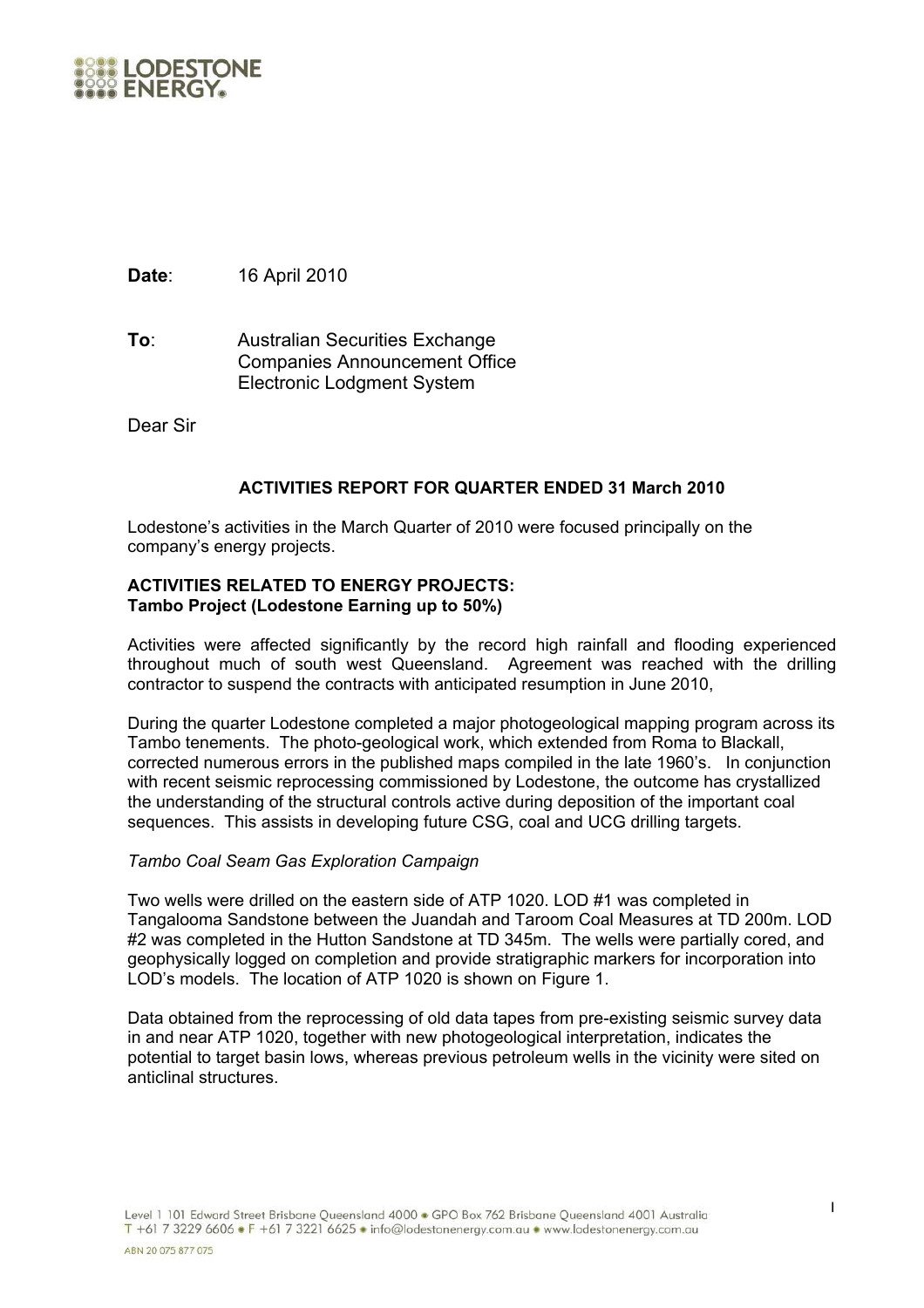

## *Tambo Coal Exploration Campaign*

Two deep coal exploration holes were completed during the quarter, both within EPC1623 (Figure 1). These were chip holes were targeted to confirm the presence of coal and to provide stratigraphic information. The holes were geophysically logged on completion.



Level 1 101 Edward Street Brisbane Queensland 4000 · GPO Box 762 Brisbane Queensland 4001 Australia T +61 7 3229 6606 • F +61 7 3221 6625 • info@lodestonenergy.com.au • www.lodestonenergy.com.au ABN 20 075 877 075